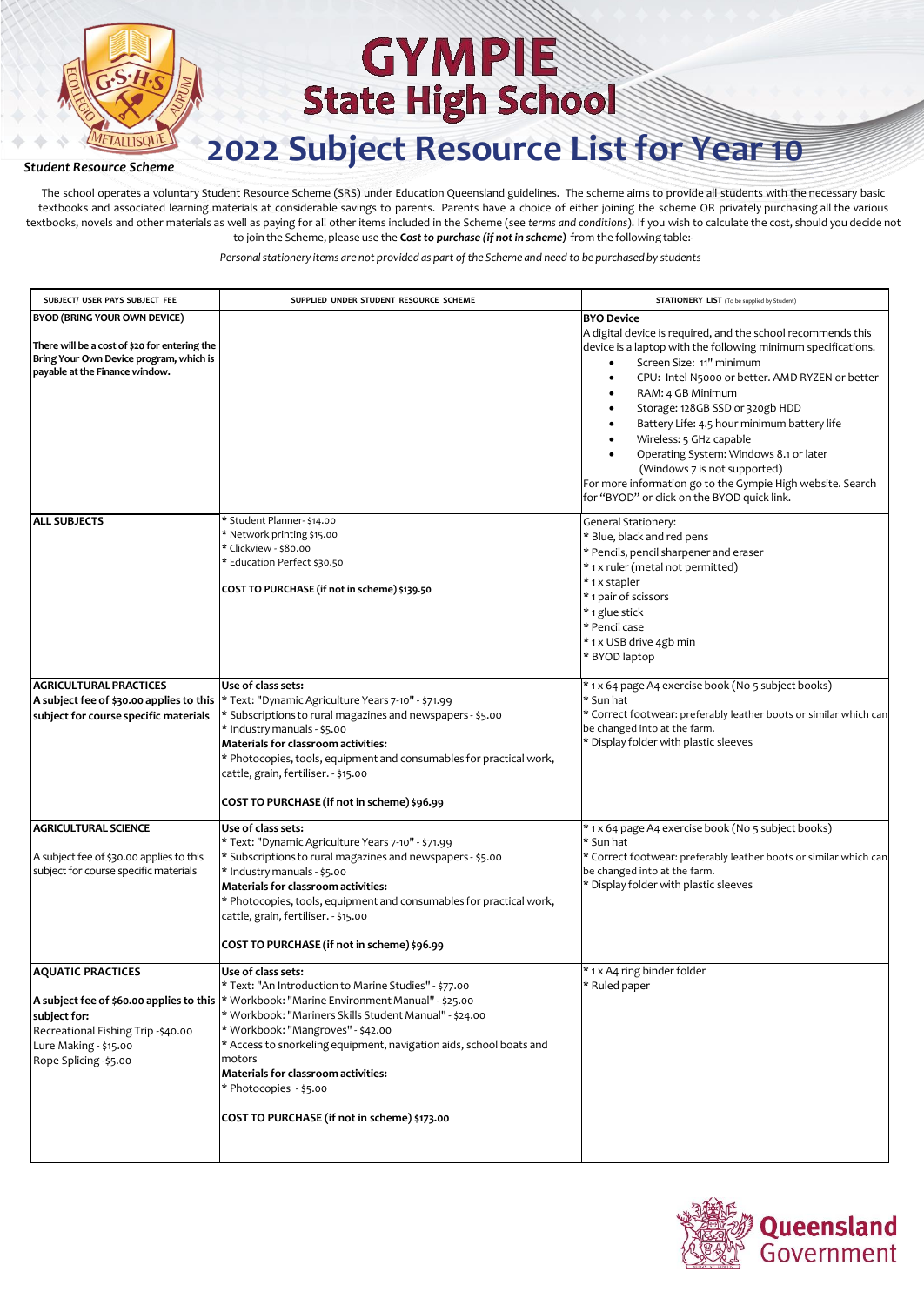

### **2022 Subject Resource List for Year 10**

#### *Student Resource Scheme*

The school operates a voluntary Student Resource Scheme (SRS) under Education Queensland guidelines. The scheme aims to provide all students with the necessary basic textbooks and associated learning materials at considerable savings to parents. Parents have a choice of either joining the scheme OR privately purchasing all the various textbooks, novels and other materials as well as paying for all other items included in the Scheme (see *terms and conditions*). If you wish to calculate the cost, should you decide not to join the Scheme, please use the **C***ostto purchase (if notin scheme)* from the following table:-

| <b>ASDAN</b>                                                                     | Use of class sets:                                                                                                                     | For each course or award:                                       |
|----------------------------------------------------------------------------------|----------------------------------------------------------------------------------------------------------------------------------------|-----------------------------------------------------------------|
|                                                                                  | Text:                                                                                                                                  | * A4 ruled paper                                                |
|                                                                                  | "ASDAN booklets- \$20                                                                                                                  | * A4 lever file folder                                          |
| A subject fee of \$20.00 applies to this<br>subject for consumables required for | Calculators \$10                                                                                                                       | * 200 Plastic sleeves                                           |
| specialist purposes                                                              | <b>Materials for classroom activities:</b>                                                                                             | * Glue stick                                                    |
|                                                                                  | Photocopies & consumables - \$50.00                                                                                                    |                                                                 |
|                                                                                  | scissors, glue rollers, cardboard, tools, papers, card, brushes, paint, drawing                                                        |                                                                 |
|                                                                                  | media, digital camera, photocopies - \$85.00                                                                                           |                                                                 |
|                                                                                  |                                                                                                                                        |                                                                 |
|                                                                                  | COST TO PURCHASE (if not in scheme) \$165.00                                                                                           |                                                                 |
|                                                                                  |                                                                                                                                        |                                                                 |
| <b>BUSINESS &amp; ECONOMICS STUDIES</b>                                          | Use of class sets:                                                                                                                     | * 1 x exercise book                                             |
|                                                                                  | Text: "Business Studies in Action-A Preliminary Course" - \$77.95                                                                      | * Positive print balance                                        |
|                                                                                  | * Text: "Small Business Handbook" - \$23.95                                                                                            | * BYOD Laptop                                                   |
|                                                                                  | Text: "Commerce.dot.com" - \$59.95                                                                                                     |                                                                 |
|                                                                                  | * Text: "Jacaranda Business Education for Queensland" - \$80.95                                                                        |                                                                 |
|                                                                                  | Monopoly Board Game - \$45.00                                                                                                          |                                                                 |
|                                                                                  | Enterprise Challenge Board Game - \$60.00                                                                                              |                                                                 |
|                                                                                  |                                                                                                                                        |                                                                 |
|                                                                                  | Valentine's Day Venture Activities (product purchase, display and marketing<br>materials) - \$300.00                                   |                                                                 |
|                                                                                  | <b>Materials for classroom activities:</b>                                                                                             |                                                                 |
|                                                                                  |                                                                                                                                        |                                                                 |
|                                                                                  | Photocopied resources, worksheets and materials (including binding and                                                                 |                                                                 |
|                                                                                  | lamination materials)- \$5.00                                                                                                          |                                                                 |
|                                                                                  | COST TO PURCHASE (if not in scheme) \$652.80                                                                                           |                                                                 |
|                                                                                  |                                                                                                                                        |                                                                 |
| <b>CERTIFICATE I IN BUSINESS</b>                                                 | Use of class sets:                                                                                                                     | * 1 x A4 note book (not 5 subject book)                         |
|                                                                                  | * Text: "Text and Information Management Desktop Publishing Skills" -                                                                  | * Each student will need to ensure their printing account has a |
|                                                                                  | \$39.95                                                                                                                                | positive balance at all times                                   |
|                                                                                  | * Text: "Text and Information Management Integrated Assignments" -                                                                     | * BYOD Laptop                                                   |
|                                                                                  | \$39.95                                                                                                                                |                                                                 |
|                                                                                  | * Text: "Developing Keyboard Skills" - \$29.95                                                                                         |                                                                 |
|                                                                                  | * Text: "Developing Office Skills" - \$29.95                                                                                           |                                                                 |
|                                                                                  | * Software: "TypeQuick, Adobe InDesign" - \$448.95                                                                                     |                                                                 |
|                                                                                  | Materials for classroom activities:                                                                                                    |                                                                 |
|                                                                                  | * Photocopies & consumables, worksheets and materials (including                                                                       |                                                                 |
|                                                                                  | binding and lamination materials) - \$5.00                                                                                             |                                                                 |
|                                                                                  | * Access to office equipment (electric stapler, thermal binder, laminating                                                             |                                                                 |
|                                                                                  | machines, photocopier, facsimile, guillotine) - \$100.00                                                                               |                                                                 |
|                                                                                  | COST TO PURCHASE (if not in scheme) \$693.75                                                                                           |                                                                 |
| <b>CERTIFICATE II IN CREATIVE</b>                                                | Use of class sets:                                                                                                                     | * Headphones                                                    |
|                                                                                  | * Selection of texts and reference books/magazines (eg "APC"                                                                           | * USB memory stick 4GB (8 GB recommended)                       |
| <b>INDUSTRIES (MEDIA)</b>                                                        |                                                                                                                                        | * Positive printing balance                                     |
|                                                                                  | magazine, "PC User" etc) - \$50.00<br>A subject fee of \$40.00 applies to this * Software: "Adobe Master Collection-\$400.00 (Includes | * BYOD laptop - high spec model                                 |
|                                                                                  |                                                                                                                                        |                                                                 |
| subject for course specific software                                             | Photoshop, Dreamweaver, Premiere Pro and more), Sony Acid -                                                                            |                                                                 |
| licensing                                                                        | \$200.00, Gamemaker" - \$40.00                                                                                                         |                                                                 |
|                                                                                  | * DVD Effects Package - \$145.00                                                                                                       |                                                                 |
|                                                                                  | * Microphone - \$15.00                                                                                                                 |                                                                 |
|                                                                                  | * Digital Camera - \$200.00                                                                                                            |                                                                 |
|                                                                                  | * Webcam - \$60.00                                                                                                                     |                                                                 |
|                                                                                  | Materials for classroom activities:                                                                                                    |                                                                 |
|                                                                                  | * Photocopied resources and worksheets - \$10.00                                                                                       |                                                                 |
|                                                                                  | COST TO PURCHASE (if not in scheme) \$1120.00                                                                                          |                                                                 |
|                                                                                  |                                                                                                                                        |                                                                 |

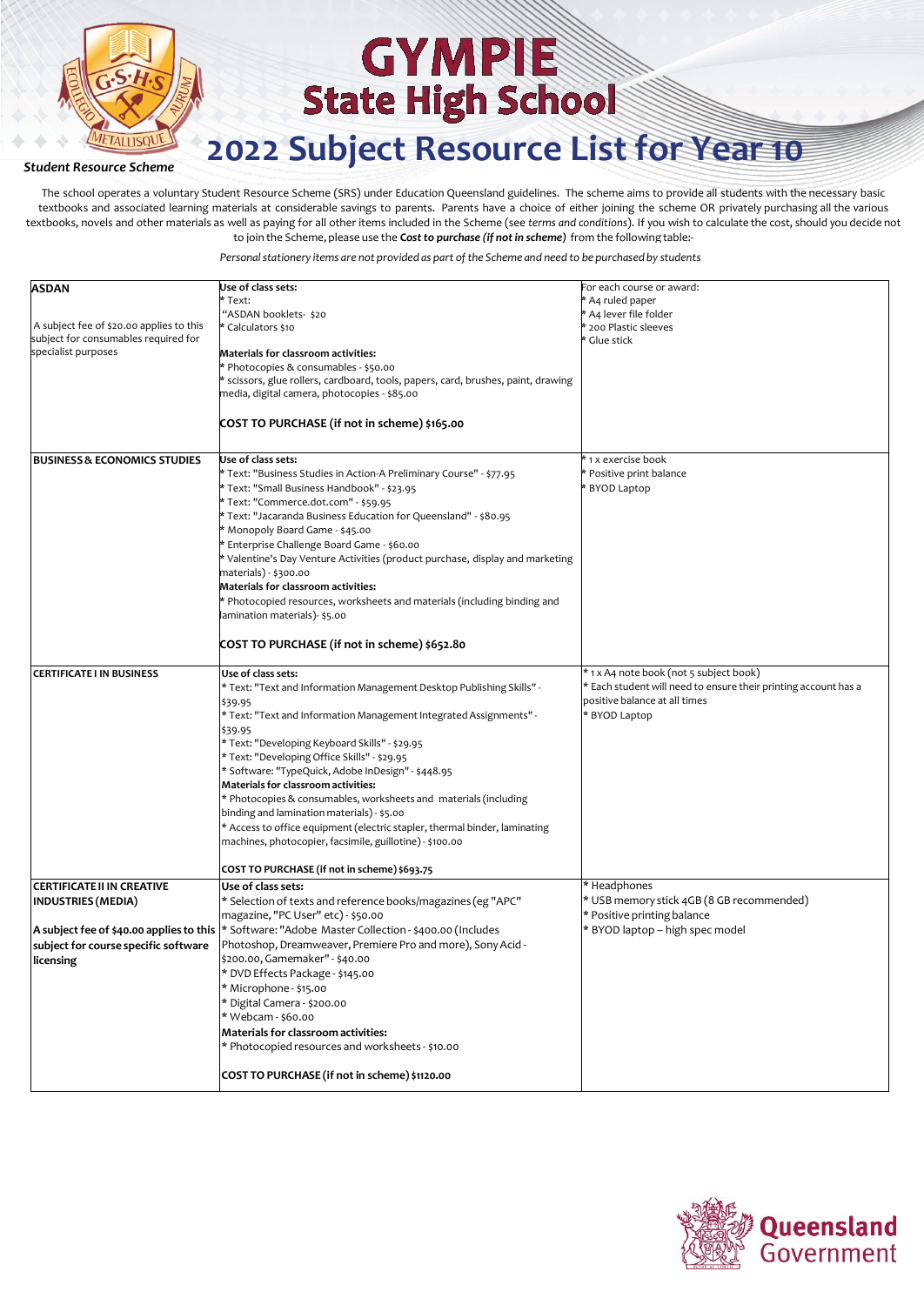

#### *Student Resource Scheme*

The school operates a voluntary Student Resource Scheme (SRS) under Education Queensland guidelines. The scheme aims to provide all students with the necessary basic textbooks and associated learning materials at considerable savings to parents. Parents have a choice of either joining the scheme OR privately purchasing all the various textbooks, novels and other materials as well as paying for all other items included in the Scheme (see *terms and conditions*). If you wish to calculate the cost, should you decide not to join the Scheme, please use the **C***ostto purchase (if notin scheme)* from the following table:-

| SUBJECT/ USER PAYS SUBJECT FEE | SUPPLIED UNDER STUDENT RESOURCE SCHEME                                                                                                                                                                                                                                                                                                                                                                                                                                                                                                                                                                                                                                                                                                                                             | <b>STATIONERY LIST</b> (To be supplied by Student)                                                                                                              |
|--------------------------------|------------------------------------------------------------------------------------------------------------------------------------------------------------------------------------------------------------------------------------------------------------------------------------------------------------------------------------------------------------------------------------------------------------------------------------------------------------------------------------------------------------------------------------------------------------------------------------------------------------------------------------------------------------------------------------------------------------------------------------------------------------------------------------|-----------------------------------------------------------------------------------------------------------------------------------------------------------------|
| <b>CIVICS and LAW</b>          | Use of class sets:<br>* Text: "Legal Studies in Action 2" - \$41.95<br>* Text: "Your Law: A Course in Legal Studies" - \$47.73<br>* Text: "Economics for the Real World 1" - \$71.95<br>* Text: "Introduction to Economic Issues" - \$39.90<br>* Text: "Society and Environment 4 - History" - \$35.00<br>* Text: "The Modern World Emerges" - \$15.00<br>* Text: "SOSE for Queensland 2" - \$42.00<br>* Text: " Australia Emerges" - \$30.00<br>* Text: "Heinemann Humanities 1 ( Narrative Approach)" - \$52.80<br>* Text: "Heinemann Humanities 2 ( Narrative Approach)" - \$52.80<br>* Text: "Heinemann SOSE for Queensland Book 3" - \$38.50<br>Materials for classroom activities:<br>* Photocopying and consumables-\$15.00<br>COST TO PURCHASE (if not in scheme) \$482.63 | * 2 x 128 page A4 exercise book (No 5 subject book)                                                                                                             |
| <b>DANCE</b>                   | Use of class sets:<br>* Text: "Usborne Guide to Ballet and Dance &<br>Dance Count Me In" - \$25.00<br>* School produced books - \$5.00<br>Material for classroom activities:<br>* Photocopying (tasks, teacher produced handouts) - \$5.00<br>* Use of costumes, props, tap & jazz shoes - \$100.00<br>* DVD & stage equipment, paints, brushes, DVD's, CD's - \$200.00<br>COST TO PURCHASE (if not in scheme) \$335.00                                                                                                                                                                                                                                                                                                                                                            | * 1 x 64 page A4 exercise book (No 5 subject books)<br>* Black leggings to below the knee/black tee shirt<br>* Water bottle for summer<br>* USB for assignments |
| <b>DIGITAL SOLUTIONS</b>       | Use of classroom sets:<br>* Introduction to Game maker Reference Book - \$30.00<br>* Software: "Game Maker Studio", "Movie Maker, Adobe CS5.5<br>Design Premium (Includes Photoshop, Fireworks, Dreamweaver<br>etc) - \$400.00<br>Materials for classroom activities:<br>* Photocopied resources and worksheets - \$5.00<br>COST TO PURCHASE (if not in scheme) \$435.00                                                                                                                                                                                                                                                                                                                                                                                                           | * Headphones<br>* USB Drive 4GB (8GB Recommended)<br>* Positive printing balance<br>* BYOD laptop                                                               |
| <b>DRAMA</b>                   | Use of class sets:<br>* Text: "The Changing Stage" - \$15.00<br>* Text: "Various play texts" - \$18.00 each<br>* DVD: "History of Movement" - \$65.00<br>* School produced booklets - \$5.00<br>Materials for classroom activities:<br>* Photocopying (tasks, scripts, teacher produced handouts), DVD<br>equipment, costumes and props, paints, brushes, stage equipment,<br>CD's, butcher's paper - \$200.00<br>COST TO PURCHASE (if not in scheme) \$303.00                                                                                                                                                                                                                                                                                                                     | * 1 x 48 page A4 sketch book<br>* A4 paper for assignments<br>* Black leggings/trackpants and a black t-shirt                                                   |

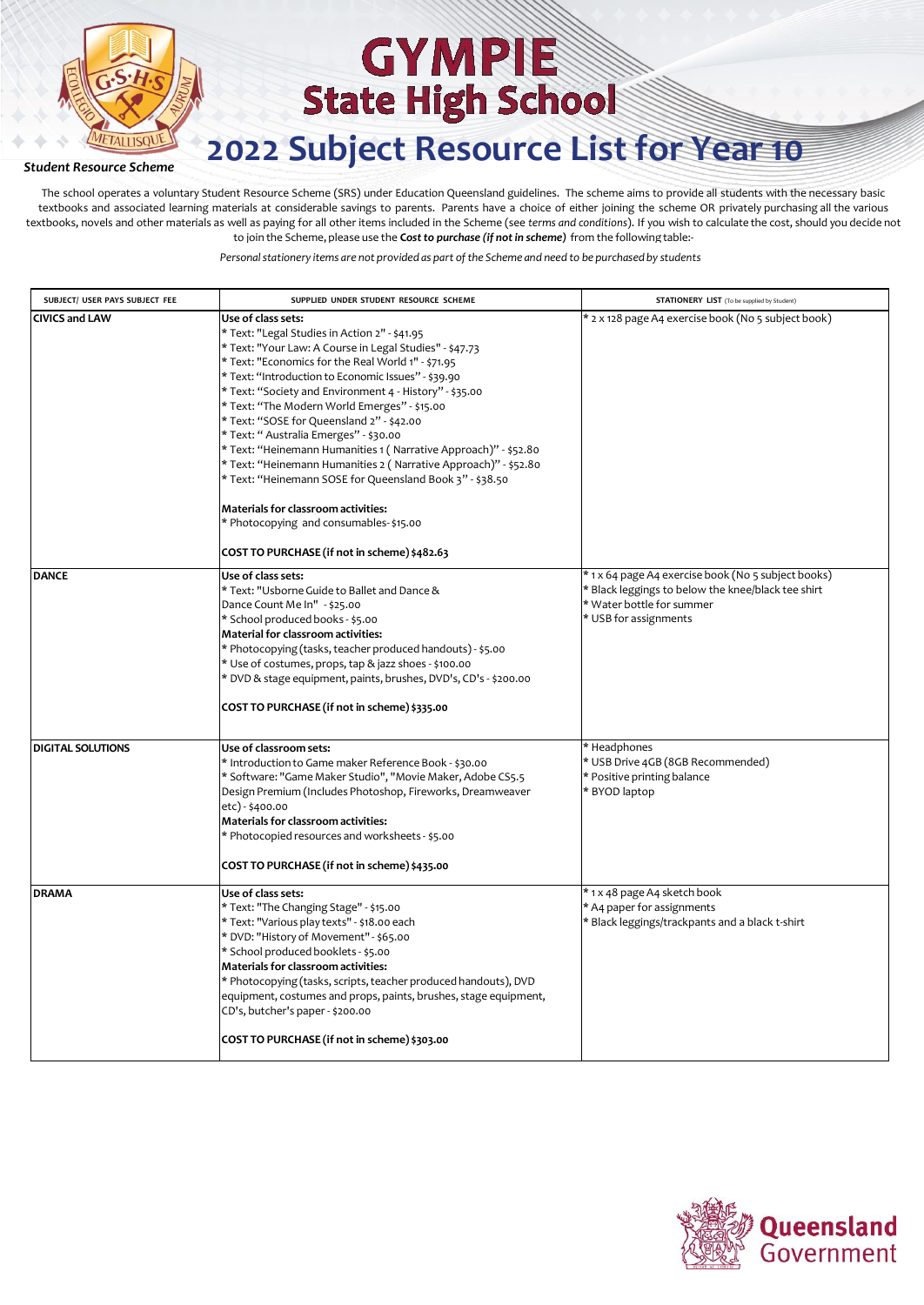

#### *Student Resource Scheme*

The school operates a voluntary Student Resource Scheme (SRS) under Education Queensland guidelines. The scheme aims to provide all students with the necessary basic textbooks and associated learning materials at considerable savings to parents. Parents have a choice of either joining the scheme OR privately purchasing all the various textbooks, novels and other materials as well as paying for all other items included in the Scheme (see *terms and conditions*). If you wish to calculate the cost, should you decide not to join the Scheme, please use the **C***ostto purchase (if notin scheme)* from the following table:-

| SUBJECT/ USER PAYS SUBJECT FEE                                                                                            | SUPPLIED UNDER STUDENT RESOURCE SCHEME                                                                                                                                                                                                                                                                                                                                                                                                                                                                                                                                                                                                                                     | <b>STATIONERY LIST</b> (To be supplied by Student)                                                                              |
|---------------------------------------------------------------------------------------------------------------------------|----------------------------------------------------------------------------------------------------------------------------------------------------------------------------------------------------------------------------------------------------------------------------------------------------------------------------------------------------------------------------------------------------------------------------------------------------------------------------------------------------------------------------------------------------------------------------------------------------------------------------------------------------------------------------|---------------------------------------------------------------------------------------------------------------------------------|
| <b>ENGLISH</b>                                                                                                            | Use of class sets:<br>* Text: "Jacaranda English Elements 3" - \$61.95<br>* Text: "The Power of Poetry" - \$59.95<br>*Text: "Cambridge Essential English Skills - 10" - \$26.95<br>* Novels x 2 - \$40.00<br>* DVDs x 2 - \$30.00<br>* Plays - \$30.00<br>* Dictionary - \$26.95<br>* Thesaurus - \$24.95<br>Materials for classroom activities:<br>* Photocopying and consumables - \$15.00<br>COST TO PURCHASE (if not in scheme) \$315.75                                                                                                                                                                                                                               | * 1 x 128 page A4 exercise book (No 5 subject books)<br>* A4 paper for assignments                                              |
| <b>ENGLISH (PRACTICAL)</b>                                                                                                | Use of class sets:<br>* Text: "Jacaranda English Elements 3" - \$61.95<br>* Text: "The Power of Poetry" - \$59.95<br>* Novels x 2 - \$40.00<br>* DVDs x 2 - \$30.00<br>* Plays - \$30.00<br>* Dictionary - \$26.95<br>* Thesaurus - \$24.95<br>Materials for classroom activities:<br>* Photocopying and consumables - \$15.00<br>COST TO PURCHASE (if not in scheme) \$288.80                                                                                                                                                                                                                                                                                             | * 2 x 64 page A4 exercise book (No 5 subject books)<br>* 2 x slimpick folders<br>* A4 paper and plastic sleeves for assignments |
| <b>ESSENTIAL ENGLISH</b>                                                                                                  | Use of class sets:<br>* Essential English Skills 10 - \$24.95<br>* English Skills Builder 3 - \$24.95<br>* Novels x 2 - \$40.00<br>* DVDs x 2 - \$30.00<br>* School produced Essential Skills book - \$15.00<br>Materials for classroom activities:<br>* Photocopying and consumables - \$20.00<br>COST TO PURCHASE (if not in scheme) \$154.90                                                                                                                                                                                                                                                                                                                            | * 1 x 128 page A4 exercise book (not a 5 subject book)<br>* A4 paper for assignments                                            |
| <b>FILM &amp; TELEVISION</b><br>A subject fee of \$30.00 applies to this<br>subject for DVD, film and processing<br>costs | Use of class sets:<br>* Books (eg "Media New Ways & Means", "How Cameras Work" etc) -<br>\$40.00<br>* Software: "Vegas Studio Pro v9.0" - \$250.00, "Avid" - \$500.00, "Vue 6<br>Infinite" - \$430.00<br>School produced booklets, F&TV research library specific - \$10.00<br>* DVD-R Media - \$10.00<br>* Cameras (including HD) - \$100.00<br>Editing equipment (eg Adobe Creative Suite etc) - \$100.00<br>* CD's (eg "Sound Effects" etc) - \$5.00<br>Materials for classroom activities:<br>* Film studio materials - green screen materials, photocopying - \$20.00<br>* Magazines, tapes, cardboard etc - \$10.00<br>COST TO PURCHASE (if not in scheme) \$1475.00 | * USB drive (16GB)<br>* Headphones<br>* Positive printing balance<br>* Personal props                                           |

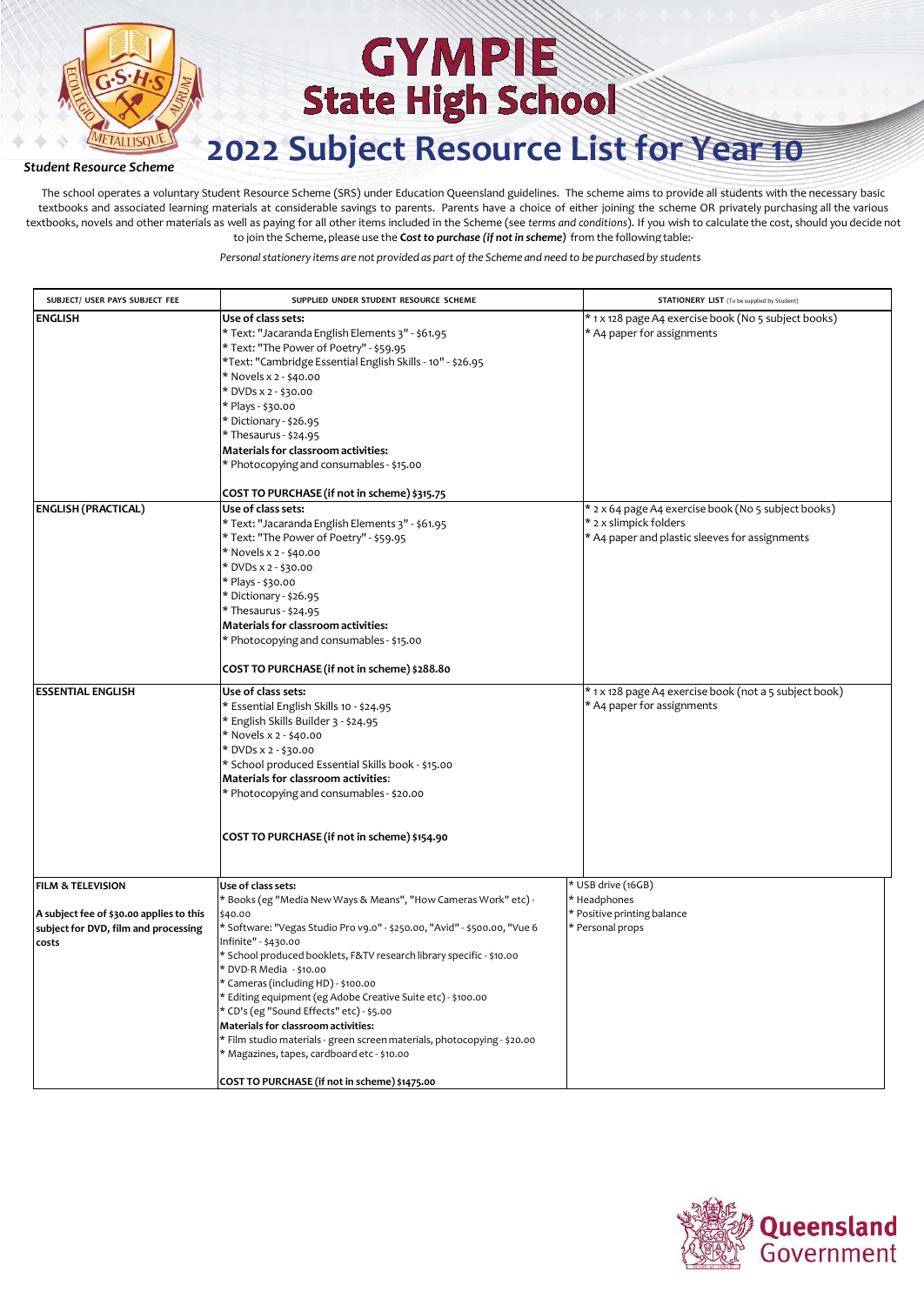

#### *Student Resource Scheme*

The school operates a voluntary Student Resource Scheme (SRS) under Education Queensland guidelines. The scheme aims to provide all students with the necessary basic textbooks and associated learning materials at considerable savings to parents. Parents have a choice of either joining the scheme OR privately purchasing all the various textbooks, novels and other materials as well as paying for all other items included in the Scheme (see *terms and conditions*). If you wish to calculate the cost, should you decide not to join the Scheme, please use the **C***ostto purchase (if notin scheme)* from the following table:-

| <b>FOOD COOKING &amp;</b><br><b>HOSPITALITY</b><br>A subject fee of \$10.00 applies<br>to this subject for<br>consumables | Use of class sets:<br>* Magazines: "Table, Recipes Plus"- \$10.00<br><b>Materials for Classroom Activities:</b><br>* Ingredients for class activities, food experiments & tasting - \$10.00<br>* Use of bin liners, gladwrap, alfoil, paper towel, laundering of tea<br>towels, hand towels, dish cloths, oven cloths, liquid soap, detergent,<br>cleaning spray, electricity/gas, consumables, apron use - \$5.00<br>* Stock of grocery items if insufficient brought/breakage,<br>garnishing/decoratingitems, spices, herbs, oils etc -\$10.00<br>* Stationery, photocopies, worksheets, recipes - \$10.00<br>COST TO PURCHASE (if not in scheme) \$45.00                                                                                                           | * 1 x A4 ring binder folder<br>* Ruled paper<br>* 50 x document protectors<br>* Correct footwear<br>* Ingredients for individual cookery |
|---------------------------------------------------------------------------------------------------------------------------|-----------------------------------------------------------------------------------------------------------------------------------------------------------------------------------------------------------------------------------------------------------------------------------------------------------------------------------------------------------------------------------------------------------------------------------------------------------------------------------------------------------------------------------------------------------------------------------------------------------------------------------------------------------------------------------------------------------------------------------------------------------------------|------------------------------------------------------------------------------------------------------------------------------------------|
| <b>FOOD STUDIES &amp; NUTRITION</b><br>A subject fee of \$10.00 applies to<br>this subject for consumables                | Use of class sets:<br>* Magazines: "Table, Recipes Plus"- \$10.00<br><b>Materials for Classroom Activities:</b><br>* Ingredients for class activities, food experiments, trial cooking & tasting - * Correct footwear<br>\$15.00<br>* Use of bin liners, freezer bags, gladwrap, alfoil, paper towel,<br>laundering of tea towels, hand towels, dish cloths, oven cloths, liquid<br>soap, detergent, cleaning spray, electricity/gas, consumables, apron use -<br>\$5.00<br>* Stock of grocery items if insufficient brought or accidental breakage,<br>garnishing/decorating items, accompaniments to present tasks, spices,<br>herbs, oils etc - \$10.00<br>* Stationery, photocopies, worksheets, recipes - \$10.00<br>COST TO PURCHASE (if not in scheme) \$50.00 | * 1 x A4 ring binder folder<br>* Ruled paper<br>* 20 x document protectors<br>* Ingredients for individual cookery                       |
| <b>GEOGRAPHY</b>                                                                                                          | Use of class sets:<br>* Text: "Geo Broadsheets" - \$44.94<br>* Text: "Landforms" - \$25.00<br>* Text: "Discover your world book 1" - \$28.95<br>* Text: "Senior Geography for Queensland Book 1" - \$52.95<br>* Text: "Global Interaction 3: Senior Geography" - \$44.95<br>* Text: "Essential Geography for Queensland 3" - \$44.95<br><b>Materials for classroom activities:</b><br>* Photocopying and consumables-\$15.00<br>COST TO PURCHASE (if not in scheme) \$256.74                                                                                                                                                                                                                                                                                          | * 2 x 128 page A4 exercise book (No 5 subject book)                                                                                      |
| <b>GRAPHICS</b>                                                                                                           | Use of class sets:<br>* Text: "Technical Graphics" - \$50.00 (out of print)<br>* Text: "Advanced Technical Graphics" - \$60.00<br>* School produced booklets - \$2.00<br>Materials for classroom activities:<br>* Worksheets, graphics sheets - \$15.00<br>* Set Sqaures - \$20.00<br>COST TO PURCHASE (if not in scheme) \$147.00                                                                                                                                                                                                                                                                                                                                                                                                                                    | $*$ 2 x 2H, 4H, 2B pencils<br>* 1 x A3 sketch book<br>* 1 x sharpener<br>* 1 x eraser<br>* 1 x compass                                   |

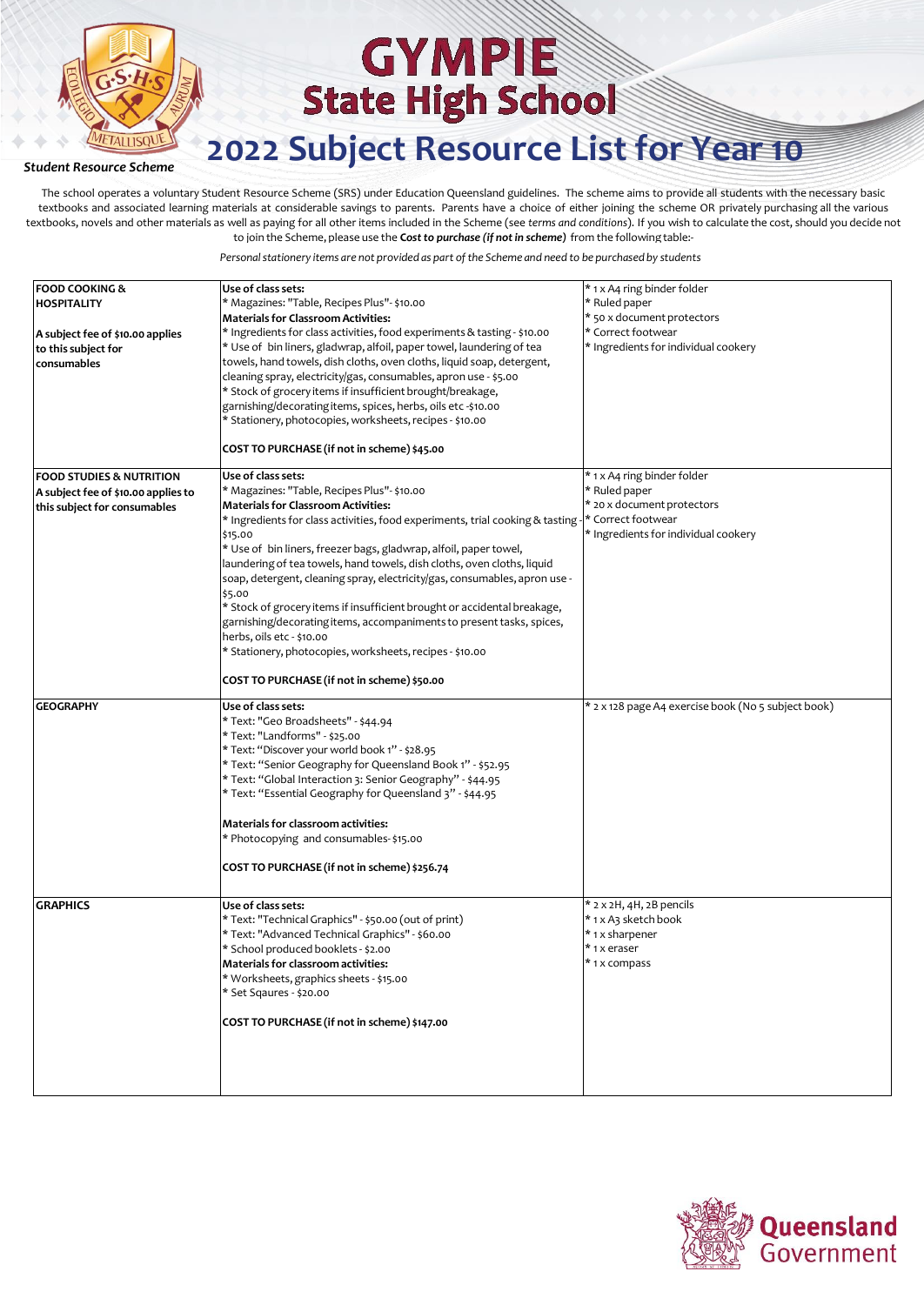

### **2022 Subject Resource List for Year 10**

#### *Student Resource Scheme*

The school operates a voluntary Student Resource Scheme (SRS) under Education Queensland guidelines. The scheme aims to provide all students with the necessary basic textbooks and associated learning materials at considerable savings to parents. Parents have a choice of either joining the scheme OR privately purchasing all the various textbooks, novels and other materials as well as paying for all other items included in the Scheme (see *terms and conditions*). If you wish to calculate the cost, should you decide not to join the Scheme, please use the **C***ostto purchase (if notin scheme)* from the following table:-

| <b>HEALTH &amp; PHYSICAL</b>             | Equipment for class activities (based on units undertaken):            | * 1 x A4 ring binder                                |
|------------------------------------------|------------------------------------------------------------------------|-----------------------------------------------------|
| <b>EDUCATION</b>                         | * Access to sporting equipment (Discus, Javelin, Touch                 | * Ruled paper                                       |
|                                          | Football/Futsal, Tennis Racquet, Cricket, Badminton, Softball,         | * 10 x document protectors                          |
| A subject fee of \$15.00 applies to this | Volleyball etc) - \$400.00                                             | * 1 x A4 display folder                             |
| subject to subsidise the workbooks       | <b>Materials for classroom activities:</b>                             | * Hat                                               |
| and resource notes for students          | * Photocopying of all resource materials for theory sessions - \$10.00 | * Sunscreen                                         |
|                                          | * Consumables (sunscreen, tennis balls etc) - \$5.00                   | * Water bottle                                      |
|                                          |                                                                        | * Shoes suitable for exercise                       |
|                                          | COST TO PURCHASE (if not in scheme) \$415.00                           |                                                     |
|                                          |                                                                        |                                                     |
| <b>HEALTH &amp; PHYSICAL</b>             | Equipment for class activities (based on units undertaken):            | * 1 x A4 ring binder                                |
| <b>EDUCATION (ADVANCED)</b>              | * Access to sporting equipment (Discus, Javelin, Touch                 | * Ruled paper                                       |
|                                          | Football/Futsal, Tennis Racquet, Cricket, Badminton, Softball,         | * 10 x document protectors                          |
| A subject fee of \$15.00 applies to this | Volleyball etc) - \$400.00                                             | * 1 x A4 display folder                             |
| subject to cover Personal                | Materials for classroom activities:                                    | * Hat                                               |
| Development Program Speakers and         | * Photocopying of all resource materials for theory sessions - \$10.00 | * Sunscreen                                         |
| Material                                 | * Consumables (sunscreen, tennis balls etc) - \$5.00                   | * Water bottle                                      |
|                                          |                                                                        | * Shoes suitable for exercise                       |
|                                          | COST TO PURCHASE (if not in scheme) \$415.00                           | * Laptop                                            |
|                                          |                                                                        |                                                     |
| <b>HEALTH &amp; PHYSICAL</b>             |                                                                        | * 1 X A4 exercise book                              |
| <b>EDUCATION (RUGBY LEAGUE)</b>          |                                                                        | * Hat                                               |
|                                          |                                                                        | * Water bottle                                      |
|                                          |                                                                        | * Sunscreen                                         |
|                                          |                                                                        | * Mouthguard                                        |
|                                          |                                                                        | * Football boots (moulded tags)                     |
|                                          |                                                                        |                                                     |
| <b>HISTORY</b>                           | Use of class sets:                                                     | * 1 x 128 page A4 exercise book (No 5 subject book) |
|                                          | * Text: "Pearson History 10" - \$56.95                                 |                                                     |
|                                          | * Text: "Jacaranda SOSE Alive 1" - \$56.95                             |                                                     |
|                                          | * Text: "Jacaranda SOSE Alive 2" - \$56.95                             |                                                     |
|                                          | * Text: "Jacaranda SOSE Australian History" - \$67.95                  |                                                     |
|                                          | * Text: "Australia in the 20th Century" - \$66.95                      |                                                     |
|                                          | * Text: "Heinemann Atlas" - \$57.95                                    |                                                     |
|                                          | * Text: "Jacaranda Essentials Humanities 4" - \$67.95                  |                                                     |
|                                          | * Access to Clickview - \$300.00                                       |                                                     |
|                                          | Materials for classroom activities:                                    |                                                     |
|                                          | * Photocopies and consumables - \$15.00                                |                                                     |
|                                          | COST TO PURCHASE (if not in scheme) \$746.65                           |                                                     |
| <b>INDUSTRIAL TECHNOLOGY A</b>           | Use of class sets:                                                     | * 1 x HB pencil                                     |
|                                          | * Text: "Junior Workshop A" - \$30.75 (out of print)                   | * Ruler                                             |
| (WOODWORK)                               |                                                                        |                                                     |
|                                          | * Safety glasses (Australian standard) - \$6.00                        | * Protective clothing                               |
| A subject fee of \$30.00 Sem 1 &         | * Set squares - \$5.00                                                 | * Correct footwear                                  |
| \$25.00 Sem 2 applies to this            | * School produced booklets - \$5.00                                    | * 1 x eraser                                        |
| subject for project consumables          | <b>Materials for classroom activities:</b>                             | * 1 x sharpener                                     |
| and safety equipment                     | * Wood, plastic, misc hardware items, graphics sheets  - \$40.00 °     |                                                     |
|                                          | COST TO PURCHASE (if not in scheme) \$86.75                            |                                                     |
| INDUSTRIAL TECHNOLOGY B                  | Use of class sets:                                                     | * 1 x HB pencil                                     |
| (METALWORK)                              | * Text: "Junior Workshop B" - \$30.75 (out of print)                   | * Ruler                                             |
|                                          | * Safety glasses (Australian standard) - \$6.00                        | * Protective clothing                               |
| A subject fee of \$20.00 per Semester    | * Set squares - \$5.00                                                 | * Correct footwear                                  |
| applies to this subject for project      | * School produced booklets - \$5.00                                    | * 1 x eraser                                        |
| consumables and safety equipment         | <b>Materials for classroom activities:</b>                             | * 1 x sharpener                                     |
|                                          | * Metal, steel, aluminium, misc hardware items, graphics sheets -      |                                                     |
|                                          | \$40.00                                                                |                                                     |
|                                          |                                                                        |                                                     |
|                                          | COST TO PURCHASE (if not in scheme) \$86.75                            |                                                     |
|                                          |                                                                        |                                                     |
|                                          |                                                                        |                                                     |
|                                          |                                                                        |                                                     |

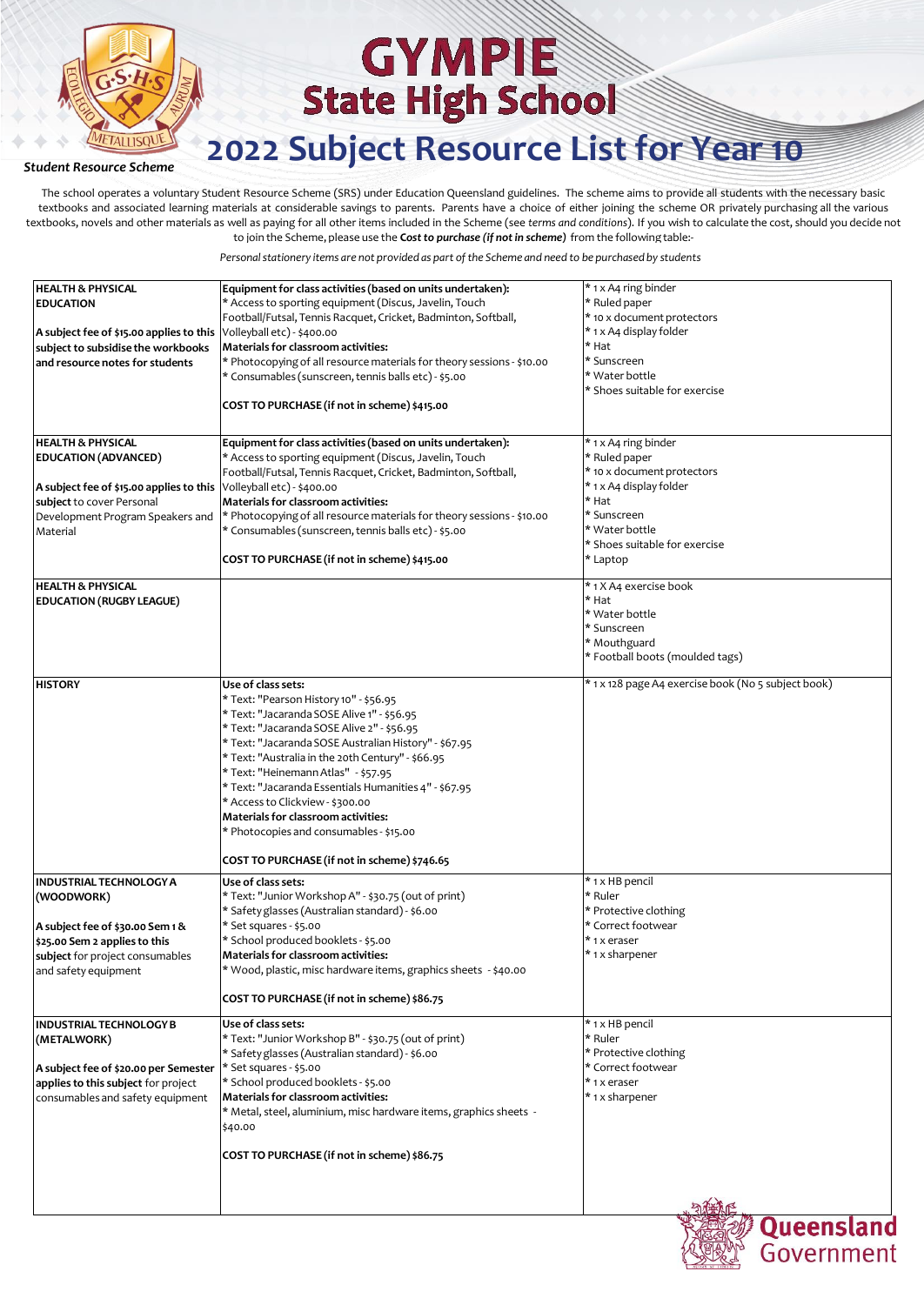

### **2022 Subject Resource List for Year 10**

#### *Student Resource Scheme*

The school operates a voluntary Student Resource Scheme (SRS) under Education Queensland guidelines. The scheme aims to provide all students with the necessary basic textbooks and associated learning materials at considerable savings to parents. Parents have a choice of either joining the scheme OR privately purchasing all the various textbooks, novels and other materials as well as paying for all other items included in the Scheme (see *terms and conditions*). If you wish to calculate the cost, should you decide not to join the Scheme, please use the **C***ostto purchase (if notin scheme)* from the following table:-

| <b>INSTRUMENTAL MUSIC</b><br>Instrumental Music Fee \$50.00 (this<br>fee covers photocopying of music<br>sheets and copyright fees to play<br>the music) if using own instrument<br>OR<br>Instrumental Music Fee \$90.00 (this<br>fee covers the use of a school<br>instrument, maintenance of<br>instruments, photocopying of music<br>sheets and copyright fees to play<br>the music) |                                                                                                                                                                                                                                                                                                                                                                                                                                                         | * Own instrument (if not using school instrument)<br>* A4 Display folder<br>* Black dress pants and black shoes for performances                                                                                                                                                 |
|-----------------------------------------------------------------------------------------------------------------------------------------------------------------------------------------------------------------------------------------------------------------------------------------------------------------------------------------------------------------------------------------|---------------------------------------------------------------------------------------------------------------------------------------------------------------------------------------------------------------------------------------------------------------------------------------------------------------------------------------------------------------------------------------------------------------------------------------------------------|----------------------------------------------------------------------------------------------------------------------------------------------------------------------------------------------------------------------------------------------------------------------------------|
| <b>JAPANESE</b>                                                                                                                                                                                                                                                                                                                                                                         | Use of class sets:<br>* Text: "Kimono 1" - \$35.00<br>* Webster's Japanese Dictionary - \$9.99<br>* New Land, New Language Resources and Materials - \$200.00<br>* DVDs - \$20.00<br>* Access to Clickview - \$300.00<br><b>Materials for Classroom Activities:</b><br>* Photocopying & consumables-\$10.00<br>COST TO PURCHASE (if not in scheme) - \$574.99                                                                                           | * 1 x 128 page A4 exercise book (No 5 subject books)                                                                                                                                                                                                                             |
| <b>LEARNING ENRICHMENT</b><br><b>PROGRAM</b>                                                                                                                                                                                                                                                                                                                                            |                                                                                                                                                                                                                                                                                                                                                                                                                                                         | * 1 x 96 page exercise book (No 5 subject books)<br>* 1 x A4 display folder                                                                                                                                                                                                      |
| <b>LITERATURE</b>                                                                                                                                                                                                                                                                                                                                                                       | Use of class sets:<br>* Text: "The Power of Poetry" - \$59.95<br>* Novels x 2 - \$40.00<br>* DVDs x 2 - \$30.00<br>* Plays - \$30.00<br>* Dictionary - \$26.95<br>* Thesaurus - \$24.95<br><b>Materials for classroom activities:</b><br>* Photocopying and consumables - \$25.00<br>COST TO PURCHASE (if not in scheme) \$206.85                                                                                                                       | * 1 x 128 page A4 exercise book (not a 5 subject book)<br>* A4 paper for assignments                                                                                                                                                                                             |
| <b>MATHEMATICS</b>                                                                                                                                                                                                                                                                                                                                                                      | Use of class sets:<br>* Text: "Pearson Mathematics 10" - \$59.95<br>* Text: "Macmillan MathsWorld 10" - \$66.99<br>* Text: Jacaranda "General Mathematics Units 1 & 2" - \$92.00<br>* Protractor, compasses, scissors, glue, set squares, measuring tape,<br>trundle wheels, clinometer, dice, cubes - \$30.00<br><b>Materials for classroom activities:</b><br>* Photocopies and graph paper - \$10.00<br>COST TO PURCHASE (if not in scheme) \$258.94 | * 1 x 96 page A4 exercise book (No 5 subject books)<br>* 2 x 48 page A4 size exercise book<br>* Scientific calculator (preferably Sharp EL 531) available<br>from Payment Window (\$20)<br>* 30cm plastic ruler<br>* Rubber eraser<br>* HB and 2B pencil with a pencil sharpener |
| <b>MUSIC</b>                                                                                                                                                                                                                                                                                                                                                                            | Use of class sets:<br>* Text: "In Tune with Music" - \$30.00<br>* Access to acoustic guitars, electric guitars, amplifiers, drum kits, PA<br>system, launch pads, keyboards, adaptor/headphones, various music<br>software programs - \$3000.00<br>Materials for classroom activities:<br>* Photocopying - \$5.00<br>* Consumables (guitar strings, drumsticks etc) - \$20.00<br>COST TO PURCHASE (if not in scheme) \$3055.00                          | * 1 x A4 flat insert file with clear plastic sleeves (in which to place<br>music and worksheets)<br>* 1 x 96 page music book (with manuscript)<br>* 2B pencils<br>* Rubber<br>* Sharpener<br>* Ruler                                                                             |